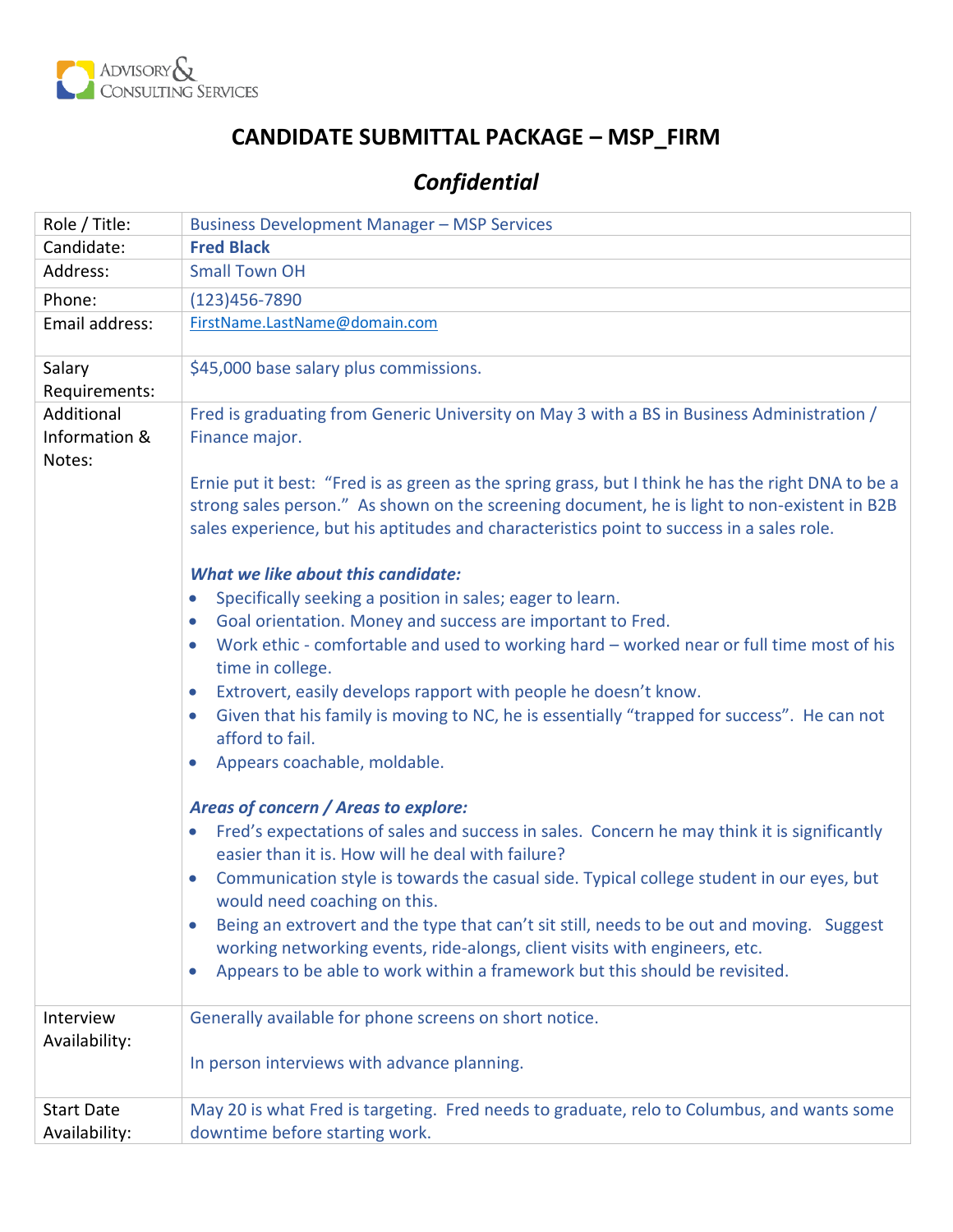

# **FRED BLACK**

#### **Small Town, OH ▪ Fname.Lname@domain.com ▪ (123) 456-7890**

### **WEALTH MANAGEMENT - BUSINESS & REPORTING ANALYST CANDIDATE**

**Service-driven Analyst** with a strong passion for **business and financial analysis and reporting**. Well-rounded employee and proactive professional who continuously seeks out new information to offer creative solutions. **Fast learner, excellent communicator, and analytical thinker** who is often credited with bringing new insights into important projects. Maintains up-todate knowledge and demonstrates a strong hunger for additional learning. **Multi-dimensional problem-solver** who is remembered for **quickly developing business solutions, meeting critical deadlines and collaborating with others**. Highly skilled at conducting analysis of revenue and expense data, analyzing end user needs and defining business requirements. *Willing to relocate.*

- *Cross-Team Collaborations*
- *Project Management*
- *Financial Variances & Discrepancies*
- *Data Analysis & Integration*
- *Quality Assurance*
- *Technical Analysis*
- *Presentations & Public Speaking*
- 
- *Trade Securities*
- *Stock Market Knowledge*

*~ Driving Continuous Organizational Success Through Value-Based Business Analysis and Delivery of Excellence in Services ~*

#### **PROFESSIONAL EXPERIENCE**

#### **2017 to Present: XYZ ASSOCIATES** ▪ Small Town, OH

*XYZ Associates is a privately-owned healthcare technology solutions provider supporting a core commitment to provide technology support and consulting to a wide portfolio of physicians and healthcare providers throughout the United States.*

#### *Business Analyst Intern*

As a core member of the finance department, assigned to an array of projects including categorization of revenue and expenses, analysis and spreadsheet reconciliations.

- Continuously evaluate business needs, plan and complete all projects on time and with accuracy of detail.
- Allocate and manage resources in a manner that supports the company's strategic goals and objectives.

#### **2016 to 2017: MOSTRECENTFIRM LABS** ▪ Small Town, OH

*MostRecentFirm is a full-service, national, third-party provider and administrator of diagnostic testing for individuals, companies, legal and healthcare professionals with 100 locations nationwide.* 

#### *Lab Assistant*

In this administrative office role, reported directly to the Lab Manager and provided operations support to include answering a high volume of phone calls and scheduling appointments for DNA testing services.

- Confirmed insurance coverages, managed and input patient data information into the company's systems and sent out lab tests.
- Distributed laboratory tests to their respective locations and dealt with data integration.

#### **2015 to 2017: FRANCOS PIZZA** ▪ Beavercreek, OH

*Francos Pizza is a privately-owned, American pizza franchise restaurant with over 312 locations across 20 states.* 

#### *Shift Manager | Driver*

In this dual leadership role, reported directly to the General Manager and held a wide range of responsibilties to ensure seamless daily operations.

- Managed employee scheduling each week and trained new employees, ensuring timely completion of all assigned activities.
	- Additional responsibilities included verifcation of inventory on food delivery trucks and driver duties.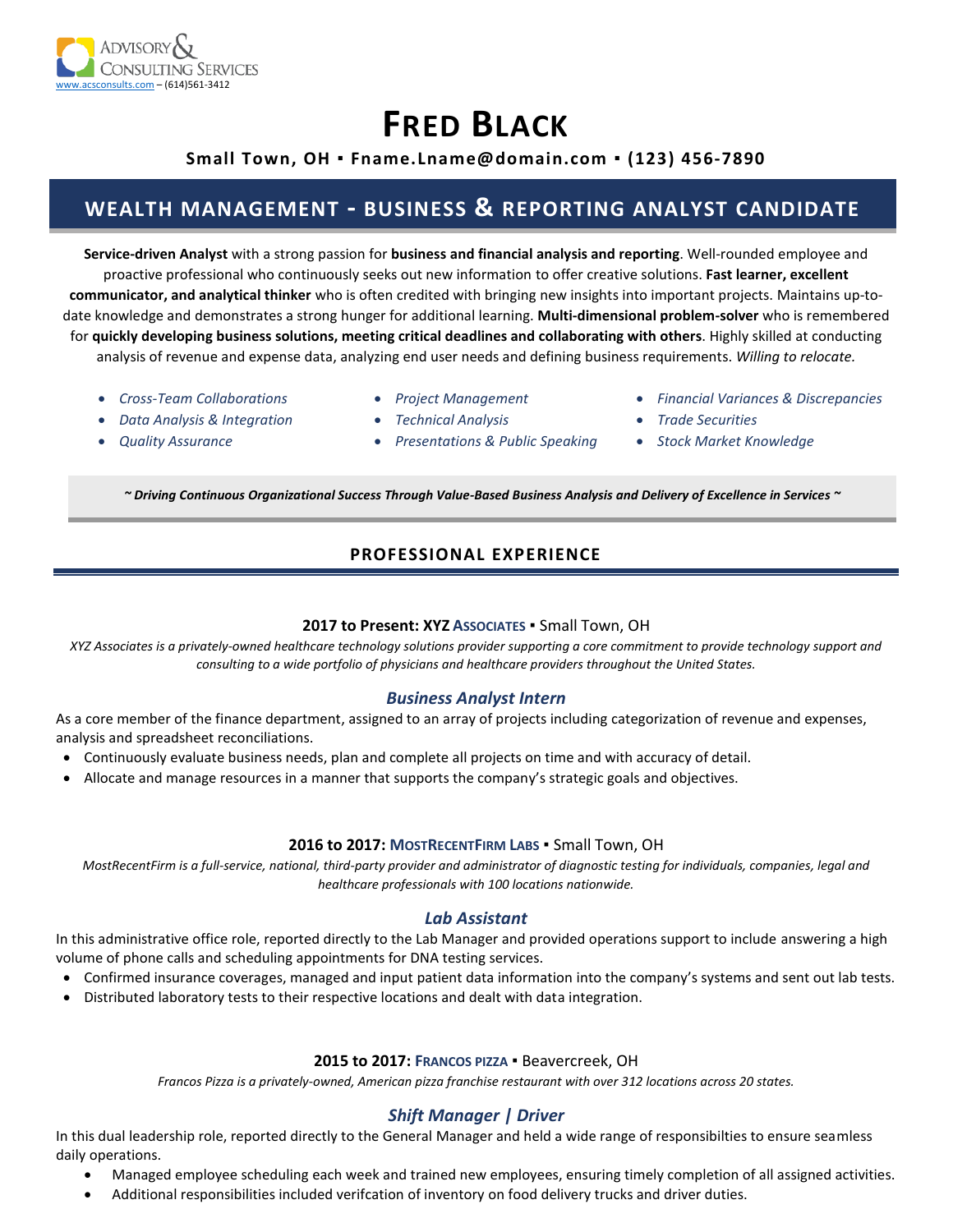#### **EDUCATION AND CREDENTIALS**

**GENERIC UNIVERSITY – Bachelor of Science in Business – Finance (Expected May 2019) Honors & Activities: National Honor Society, Finance Club TECHNICAL SKILLS – MS Office Suite (Excel, Access)**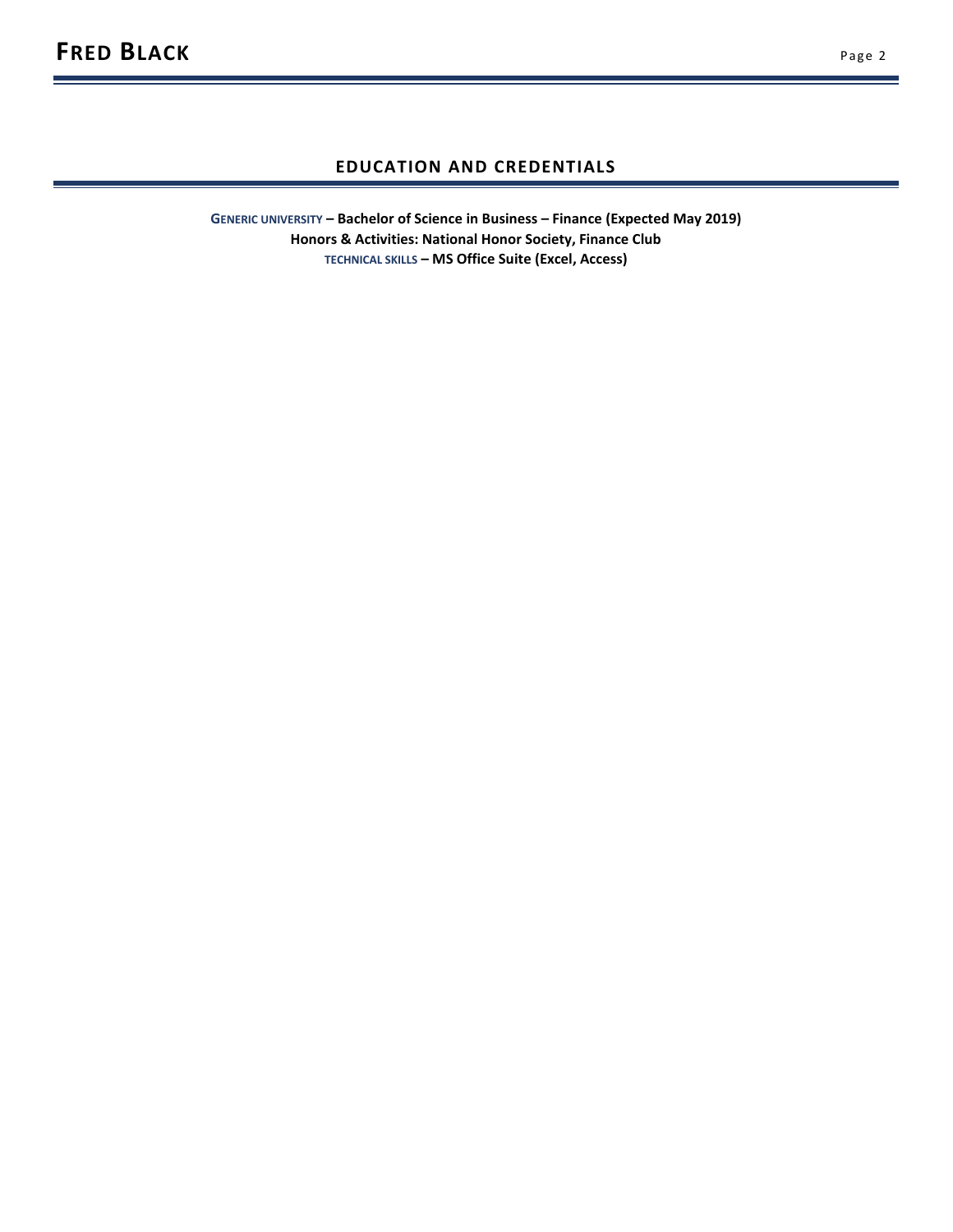

|                | <b>CANDIDATE SUMMARY AND SCREENING</b> |                                                                                                                                                                                                                                                                                                                                                                                                                                                                  |           |                                     |  |                    |
|----------------|----------------------------------------|------------------------------------------------------------------------------------------------------------------------------------------------------------------------------------------------------------------------------------------------------------------------------------------------------------------------------------------------------------------------------------------------------------------------------------------------------------------|-----------|-------------------------------------|--|--------------------|
| Candidate Name |                                        | <b>Fred Black</b>                                                                                                                                                                                                                                                                                                                                                                                                                                                |           | Date                                |  | 4/10/2019          |
|                | Position                               | <b>MSP Sales - Entry Level</b>                                                                                                                                                                                                                                                                                                                                                                                                                                   |           |                                     |  |                    |
|                | Hiring Company                         | MSP FIRM                                                                                                                                                                                                                                                                                                                                                                                                                                                         |           |                                     |  |                    |
|                | <b>Hiring Manager</b>                  | CEO of Said Firm                                                                                                                                                                                                                                                                                                                                                                                                                                                 |           |                                     |  |                    |
|                |                                        | Use the following as check boxes - don't need explanations documented.                                                                                                                                                                                                                                                                                                                                                                                           |           |                                     |  |                    |
|                |                                        | Level (0 - None, 1 - Light, 2                                                                                                                                                                                                                                                                                                                                                                                                                                    |           |                                     |  | Level (0 - None,   |
|                |                                        | $-$ Mid, $3 -$ Strong)                                                                                                                                                                                                                                                                                                                                                                                                                                           |           |                                     |  | 1 - Light, $2 -$   |
|                | <b>Key Skills &amp;</b>                |                                                                                                                                                                                                                                                                                                                                                                                                                                                                  |           | <b>Key Skills &amp; Experience:</b> |  | Mid, $3 -$ Strong) |
|                | <b>Experience:</b>                     |                                                                                                                                                                                                                                                                                                                                                                                                                                                                  |           |                                     |  |                    |
| ٠              | <b>Cold Calling</b>                    | 0                                                                                                                                                                                                                                                                                                                                                                                                                                                                | $\bullet$ | <b>Outside Sales</b>                |  | 1                  |
| $\bullet$      | <b>Inside Sales</b>                    | 0                                                                                                                                                                                                                                                                                                                                                                                                                                                                | $\bullet$ | Desire to win                       |  | 3                  |
| ٠              | Prospecting                            | 0                                                                                                                                                                                                                                                                                                                                                                                                                                                                | $\bullet$ | Extrovert                           |  | 3                  |
| $\bullet$      | Grit / Persistence                     | 3                                                                                                                                                                                                                                                                                                                                                                                                                                                                | $\bullet$ |                                     |  |                    |
|                |                                        | <b>Questions (Relevant to Position)</b>                                                                                                                                                                                                                                                                                                                                                                                                                          |           |                                     |  |                    |
|                | The basics:                            | No issues.                                                                                                                                                                                                                                                                                                                                                                                                                                                       |           |                                     |  |                    |
|                | Drug screen?                           |                                                                                                                                                                                                                                                                                                                                                                                                                                                                  |           |                                     |  |                    |
| ٠              | Background check?                      |                                                                                                                                                                                                                                                                                                                                                                                                                                                                  |           |                                     |  |                    |
| $\bullet$      | Can you work for                       |                                                                                                                                                                                                                                                                                                                                                                                                                                                                  |           |                                     |  |                    |
|                | any employer?                          |                                                                                                                                                                                                                                                                                                                                                                                                                                                                  |           |                                     |  |                    |
|                | What do you need?                      |                                                                                                                                                                                                                                                                                                                                                                                                                                                                  |           |                                     |  |                    |
|                | General background:                    | Provide me your basic background<br>Graduating from Generic with BS in Bus Admin, Finance major. Worked throughout                                                                                                                                                                                                                                                                                                                                               |           |                                     |  |                    |
|                |                                        | most of college, close to full time for most of it while attending.                                                                                                                                                                                                                                                                                                                                                                                              |           |                                     |  |                    |
|                |                                        | What classes did you really like? Not care for?                                                                                                                                                                                                                                                                                                                                                                                                                  |           |                                     |  |                    |
|                |                                        | Investing and securities class was interesting - how to trade, short stocks, futures,<br>etc. Also liked a banking class - Economics of Global Markets.                                                                                                                                                                                                                                                                                                          |           |                                     |  |                    |
|                |                                        | Didn't care for math classes - college algebra / calculus. Was kind of dry.                                                                                                                                                                                                                                                                                                                                                                                      |           |                                     |  |                    |
|                |                                        | <b>What attracted you to Business Administration and Finance?</b>                                                                                                                                                                                                                                                                                                                                                                                                |           |                                     |  |                    |
|                |                                        | Has always had an interest in ways to earn money / increase his income. Started by<br>trading penstocks in high school. Made a reasonable amount of money, then lost a<br>lot. Still does some light trading. Likes watching the market and how it moves. Felt<br>finance was most interest. Thought a Finance and Business degree was the quickest<br>way to learn and earn.                                                                                    |           |                                     |  |                    |
|                |                                        | Why sales? I am sure you can get a job in Finance somewhere, maybe a bank, or<br>investments firm.                                                                                                                                                                                                                                                                                                                                                               |           |                                     |  |                    |
|                |                                        | Likes to be very active, busy, talking to folks. As opposed to many 9 to 5 job, with<br>sales there seems to be more autonomy and ability to self-direct vs. being tied to a<br>desk doing analysis. Plus, he likes meeting / talking / interacting with people. Finally,<br>there looks to be a better opportunity to earn a strong income. With a staff job, you<br>maybe get a 5% raise for doing well but with sales you can reach high earnings<br>quickly. |           |                                     |  |                    |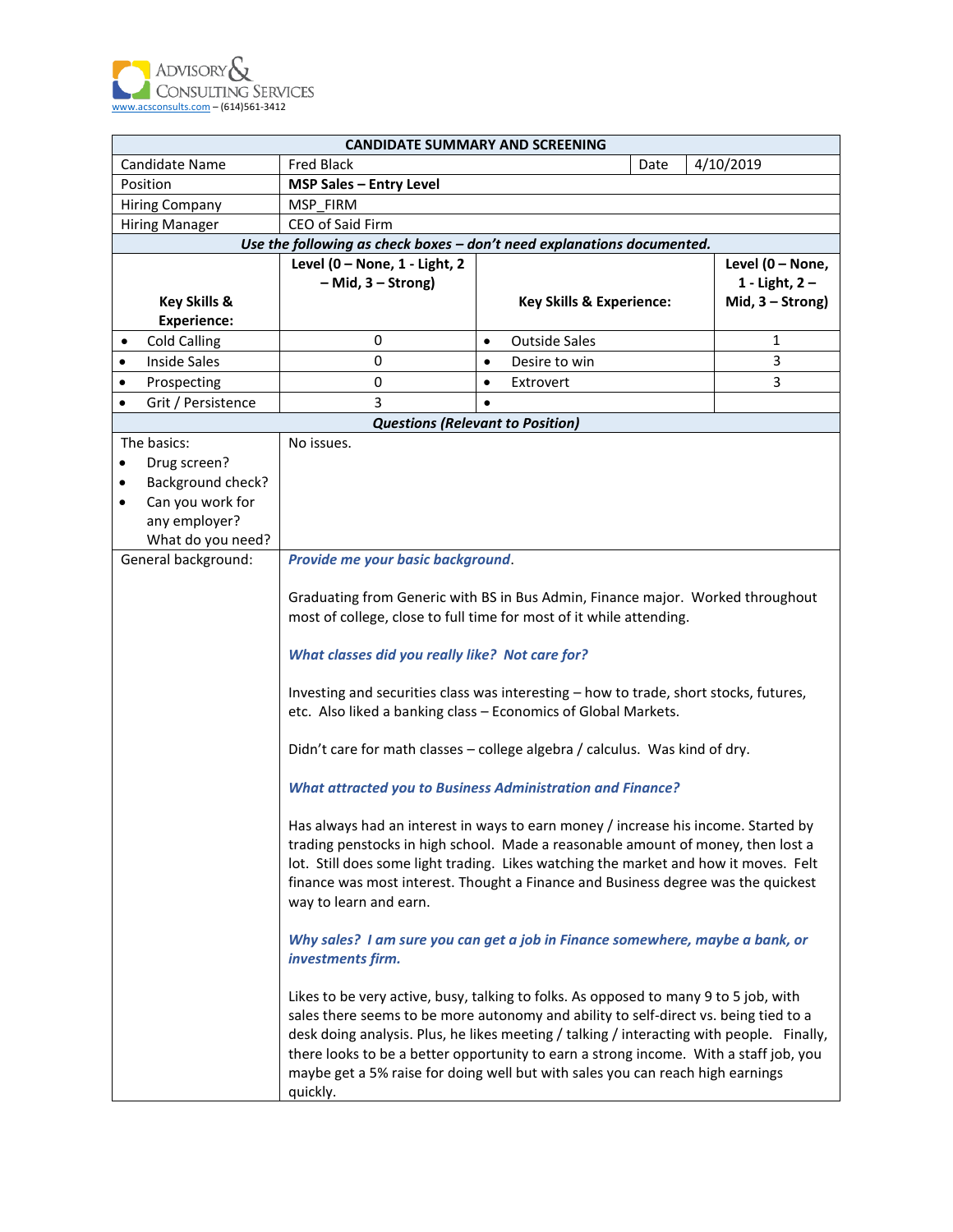$\Gamma$ 

|                                                                                                                 | People don't just wake up and decide to be sales people. What influenced you?                                                                                                                                                                                                                                                                                                                                                                                                         |
|-----------------------------------------------------------------------------------------------------------------|---------------------------------------------------------------------------------------------------------------------------------------------------------------------------------------------------------------------------------------------------------------------------------------------------------------------------------------------------------------------------------------------------------------------------------------------------------------------------------------|
|                                                                                                                 | From people he has known, there seems to be more opportunity to grow income and<br>meet people and build relationships. Who is your influencer? A friend of his works at<br>Honda selling cars, and he has seen the results. His friend is doing well - earning over<br>\$60,000 a year and going to school part time. He'll graduate in a year with no debt.                                                                                                                         |
| What is prompting you<br>to consider a change<br>from your current<br>situation?                                | Evan is graduating from Generic University on May 3. His family is moving to North<br>Carolina, and he must do something. He is currently living in Small Town and is<br>moving to Columbus as many of his friends from Small Town have come here. He has<br>a place to live inexpensively with friends until he can get into a career and out on his<br>own. He really wants to get into sales and knows that the potential to earn<br>commissions will motivate him to work harder. |
| What is important to<br>you when considering a<br>new role?                                                     | The most important thing right now is gaining experience and knowledge in the field<br>he enters. He wants to rapidly learn whatever business he enters and become an<br>expert in his field.                                                                                                                                                                                                                                                                                         |
| Similarly, suppose I<br>described something<br>that would make you                                              | The potential for high earnings is also important. He has some college debt that he<br>wants to erase as soon as possible so he does not carry that burden later.                                                                                                                                                                                                                                                                                                                     |
| so "No way!" What<br>would that look like?<br>(Potential fit, aptitude,<br>alignment)                           | Something that would be unappealing would be working in a cube spending most of<br>his time doing extensive analysis and spreadsheets. Some of this is OK but he feels he<br>needs to be speaking with / meeting people to be at his best.                                                                                                                                                                                                                                            |
| What does professional<br>success look like to<br>you? (Probe on how<br>role, money, etc. fits in)              | Financial freedom, moving up the ranks and selling. To be regarded as the expert in<br>his area, and a key part of making his company successful. If there are other sales<br>people, he wants to lead the group.                                                                                                                                                                                                                                                                     |
| Tell me about your<br>experience working<br>with folks outside of<br>your employer or<br>organization.          | He does not have any B2B experience with that type of work. He did run a business<br>where he would resell high end clothes and shoes on Instagram and Twitter to reach<br>a larger audience. He buys at retail and sells for six times the amount. He feels he<br>knows how to make money and get product out to people.                                                                                                                                                             |
| (Customer orientation.)                                                                                         | Of course, at Jet's Pizza, he worked with consumers and dealt with different types of<br>issues and problems. Plus, as a Shift Manager, he had to serve as a leader to his<br>team.                                                                                                                                                                                                                                                                                                   |
| Have you ever done<br>heavy phone work?<br>What was it about?                                                   | Not really, he has no fear of calling anyone and thinks he would be very good at it. He<br>dealt with fairly high volume inbound calls at Arcpoint where he had to resolve issues<br>and confirm insurance coverage and gather patient data.                                                                                                                                                                                                                                          |
| Were you asking for<br>something for the<br>person on the other<br>end of the phone?<br>Explain. (Background in |                                                                                                                                                                                                                                                                                                                                                                                                                                                                                       |

٦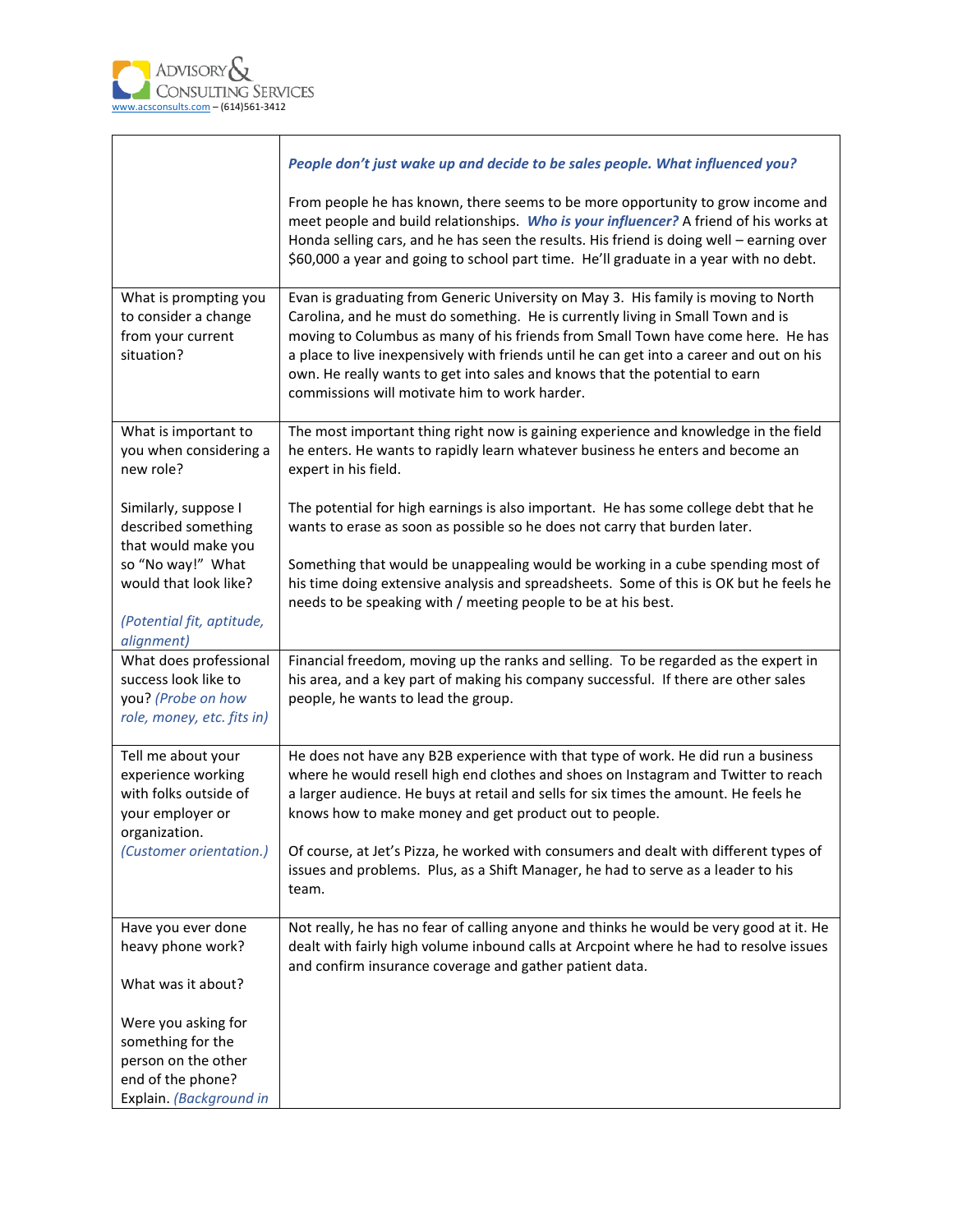

| phone work, ideally<br>some inside sales or<br>solicitation.)                                                                                                                                                                             |                                                                                                                                                                                                                                                                                                                                                                                                                                      |
|-------------------------------------------------------------------------------------------------------------------------------------------------------------------------------------------------------------------------------------------|--------------------------------------------------------------------------------------------------------------------------------------------------------------------------------------------------------------------------------------------------------------------------------------------------------------------------------------------------------------------------------------------------------------------------------------|
| Have you ever gone to<br>a professional<br>gathering or<br>networking event? It<br>could be a job fair or<br>even something from<br>school. Tell me about<br>it. What did you do?<br>(Probe for interacting<br>with others)               | Evan was in the finance club and was involved in many networking events. He also<br>attended job fairs and enjoyed talking to and learning from the many companies and<br>the opportunities they could provide.<br>He stated he is the type that finds it easy to speak with others, and start a<br>conversation with strangers.                                                                                                     |
| Have you ever had to<br>follow direction /<br>advice / mentoring<br>from a manager or<br>coach, without being<br>100% certain it was the<br>right thing? Tell me<br>about this. (Test for<br>faith in a process, in the<br>mentor)        | As far as working under a Coach / Mentor that is guiding him in a process, he has<br>never really had that experience, just basic management / supervision from his boss.<br>If there was a scenario where he had questions or something didn't feel right, he<br>would address the situation with them to explain how he feels about his observations<br>and see how they would respond and or better explain the situation to him. |
| What do you think<br>sales is all about?<br>(Probe for pre-<br>conceived notions,<br>biases, expectations)                                                                                                                                | Increasing your brand recognition to make the best deal possible that benefits you,<br>your company and the customer.<br>Very green here.                                                                                                                                                                                                                                                                                            |
| Let's say you are<br>pursuing something, a<br>goal or objective, that<br>is important to you,<br>and what you are doing<br>is not getting you to<br>the finish line. What<br>do you do?<br>(Flexibility,<br>creativeness,<br>persistence) | You would have to reevaluate and restructure your process. Look at what aspects of<br>your activity are not getting results and refine those parts of your process.<br>For something like MSP_FIRM, go to the Sales Manager for discussion and guidance.<br>Also develop relationships with people in your industry that are successful, ask<br>questions and adjust your approach accordingly.                                      |
| How would you<br>proceed given a<br>prospect is showing<br>interest in moving<br>forward with an<br>expensive solution, but<br>they know it truly isn't                                                                                   | Evan feels he would advise them to go with his recommendation. This would show<br>them that he is trustworthy and not just trying to get more money out of them.<br>In the long run he feels this would build a strong trusting relationship and they would<br>come back to him or refer him to others for more sales in the future.                                                                                                 |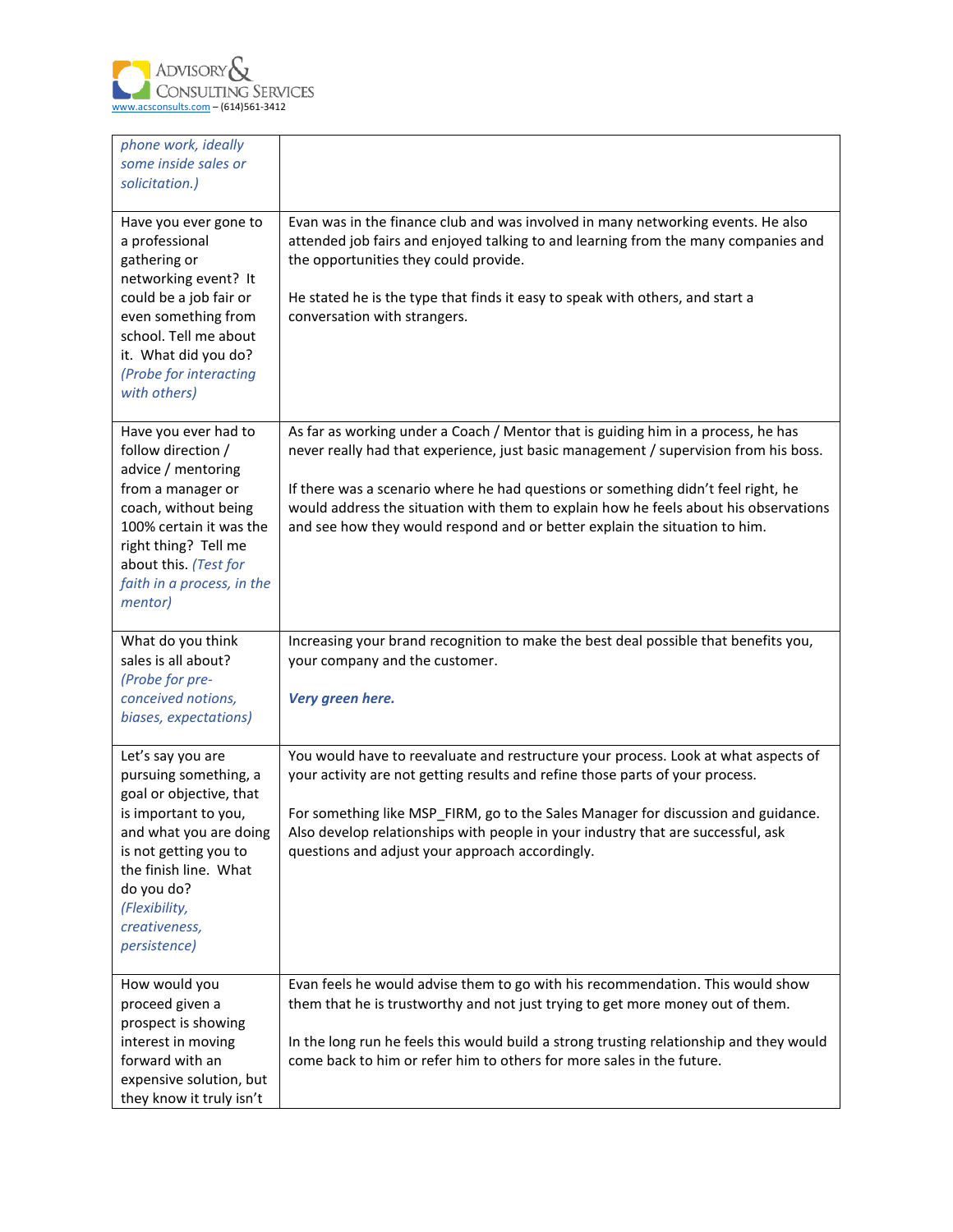

| the right solution for<br>them or is more than<br>the prospect needs.<br>How would they<br>proceed or would they                                                                                                                                                                                                                                                                                                                              |                                                                                                                                                                                                                                                                                                                         |
|-----------------------------------------------------------------------------------------------------------------------------------------------------------------------------------------------------------------------------------------------------------------------------------------------------------------------------------------------------------------------------------------------------------------------------------------------|-------------------------------------------------------------------------------------------------------------------------------------------------------------------------------------------------------------------------------------------------------------------------------------------------------------------------|
| take the sale?                                                                                                                                                                                                                                                                                                                                                                                                                                |                                                                                                                                                                                                                                                                                                                         |
| Some sales are about<br>tangible products such<br>as real estate, cars, and<br>industrial equipment.<br>Some sales are about<br>intangible products or<br>services like insurance<br>or consulting or<br>providing operational<br>support. What might<br>some of the<br>considerations be when<br>you are selling<br>intangible vs. intangible<br>products? (See if they<br>understand the<br>difference, and show an<br>appreciation for it) | When selling Intangibles you would have to go into more detail to convey a greater<br>understanding of what they are buying. Tangibles are an easier concept to grasp.<br>Similarities are that if these are things that a person or company needs, it's<br>reasonable to assume it would be easier to sell it to them. |
| What do you think<br>some of the similarities<br>and differences might<br>be regarding selling to<br>a business vs. selling to<br>a consumer? (See if<br>they understand the<br>difference, and show an<br>appreciation for it)                                                                                                                                                                                                               | When selling to a person it's more about what they personally want. With a company<br>the process would be longer as you would have more processes to go through.                                                                                                                                                       |
| Tell me about your<br>background with<br>information<br>technology. (Level of<br>familiarity and parallels<br>with this role)                                                                                                                                                                                                                                                                                                                 | Evan knows all of the standard MS programs. Has done a little bit of coding. He feels<br>fairly strong and confident with the MS Office suite.                                                                                                                                                                          |
| Where are you now<br>from a salary<br>perspective? What                                                                                                                                                                                                                                                                                                                                                                                       | For positions he is looking at, he is considering base salary of \$45k or better, plus<br>commissions and benefits.                                                                                                                                                                                                     |
| range are you<br>considering?<br>What would "knocking<br>it dead" be for you?                                                                                                                                                                                                                                                                                                                                                                 | "Knocking it dead" would be to be at \$80k first year, and increase earnings by \$20k or<br>more each year thereafter.                                                                                                                                                                                                  |